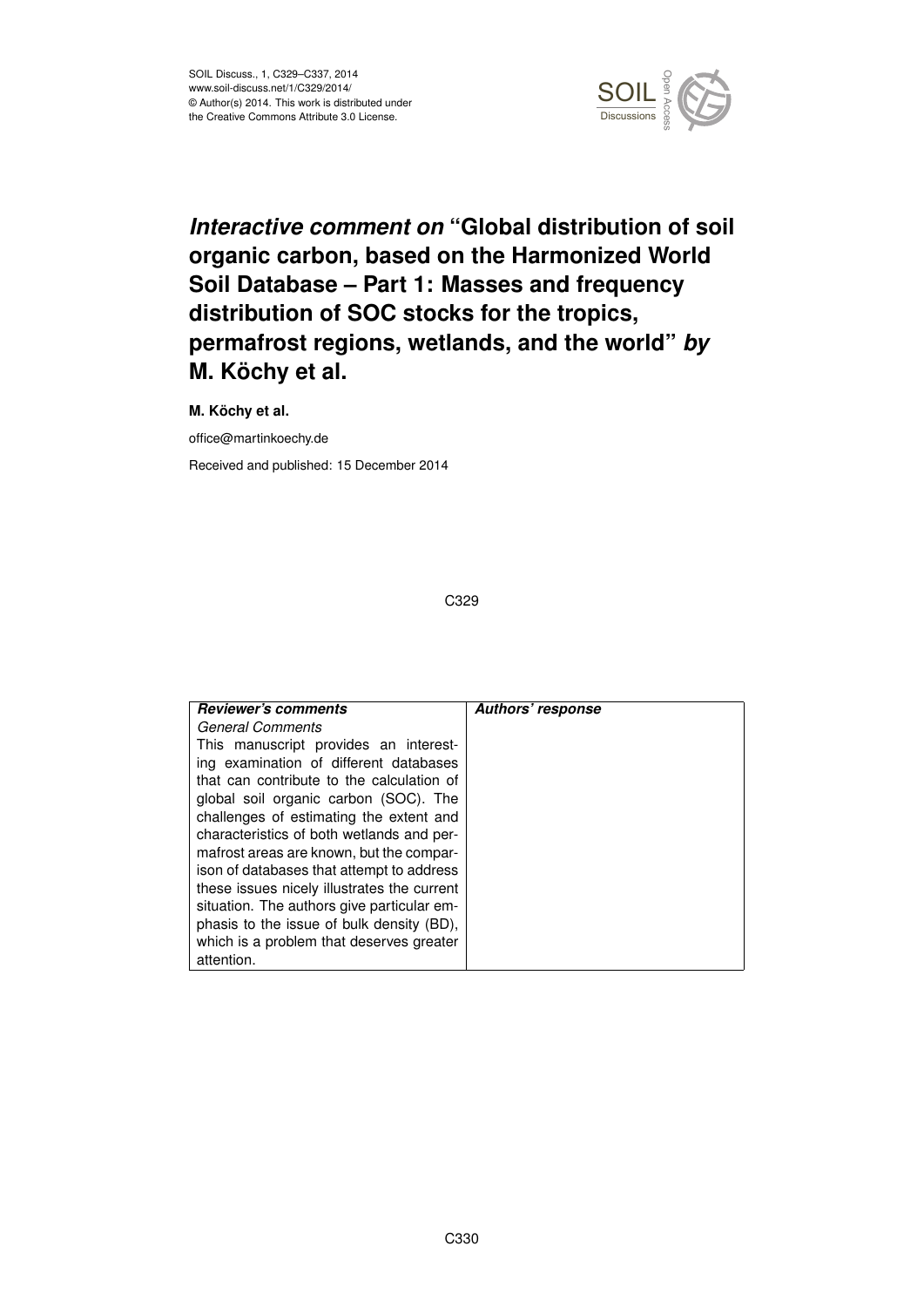| Although much of the manuscript's con-      | Thank you very much for your careful |
|---------------------------------------------|--------------------------------------|
| tent has merit, the effective communica-    | reading of the manuscript.           |
| tion is hindered by the text's organiza-    |                                      |
| tion. A major factor for obscuring the      |                                      |
| message is the appearance of five dif-      |                                      |
| ferent points within the writing: 1) ef-    |                                      |
| fect on SOC stock estimates from 'cor-      |                                      |
| recting' HWSD values for BD, 2) com-        |                                      |
| parison of different databases' estimation  |                                      |
| of soil depths, 3) comparison of differ-    |                                      |
| ent databases' estimation of permafrost     |                                      |
| and wetland extents, 4) comparison of       |                                      |
| different databases' classification of wet- |                                      |
| land types, and 5) summing of global        |                                      |
| SOC stocks by latitude and wetland type.    |                                      |
| Clearly these points are related, but ad-   |                                      |
| dressing them all in a coherent and fo-     |                                      |
| cused matter will require careful crafting. |                                      |
|                                             |                                      |

| <b>Specific Comments</b>                    |                                           |
|---------------------------------------------|-------------------------------------------|
| 1. An apparent contradiction for the writ-  | We re-organized the revised text by mov-  |
| ing organization is the classification of   | ing parts of the Methods to the Introduc- |
| this paper as a "review," but the text con- | tion and re-arranging sections within the |
| tains a methods section that does not de-   | Methods.                                  |
| scribe the process for reviewing. Instead,  |                                           |
| this section describes a method for ad-     |                                           |
| justing the BD in the HWSD. One possible    |                                           |
| solution for addressing this and my gen-    |                                           |
| eral concern about the paper's organiza-    |                                           |
| tion would be to use an outline similar to  |                                           |
| the following: $[]$                         |                                           |
| 2. Terms and abbreviations need to be       | This will be addressed in the revision.   |
| used consistently, e.g. 0.5 arc minute      |                                           |
| v. 0.5', harmonization v. harmonisation     |                                           |
| (both acceptable spellings, choose one),    |                                           |
| SOC stocks v. organic C stocks v. organic   |                                           |
| carbon stocks.                              |                                           |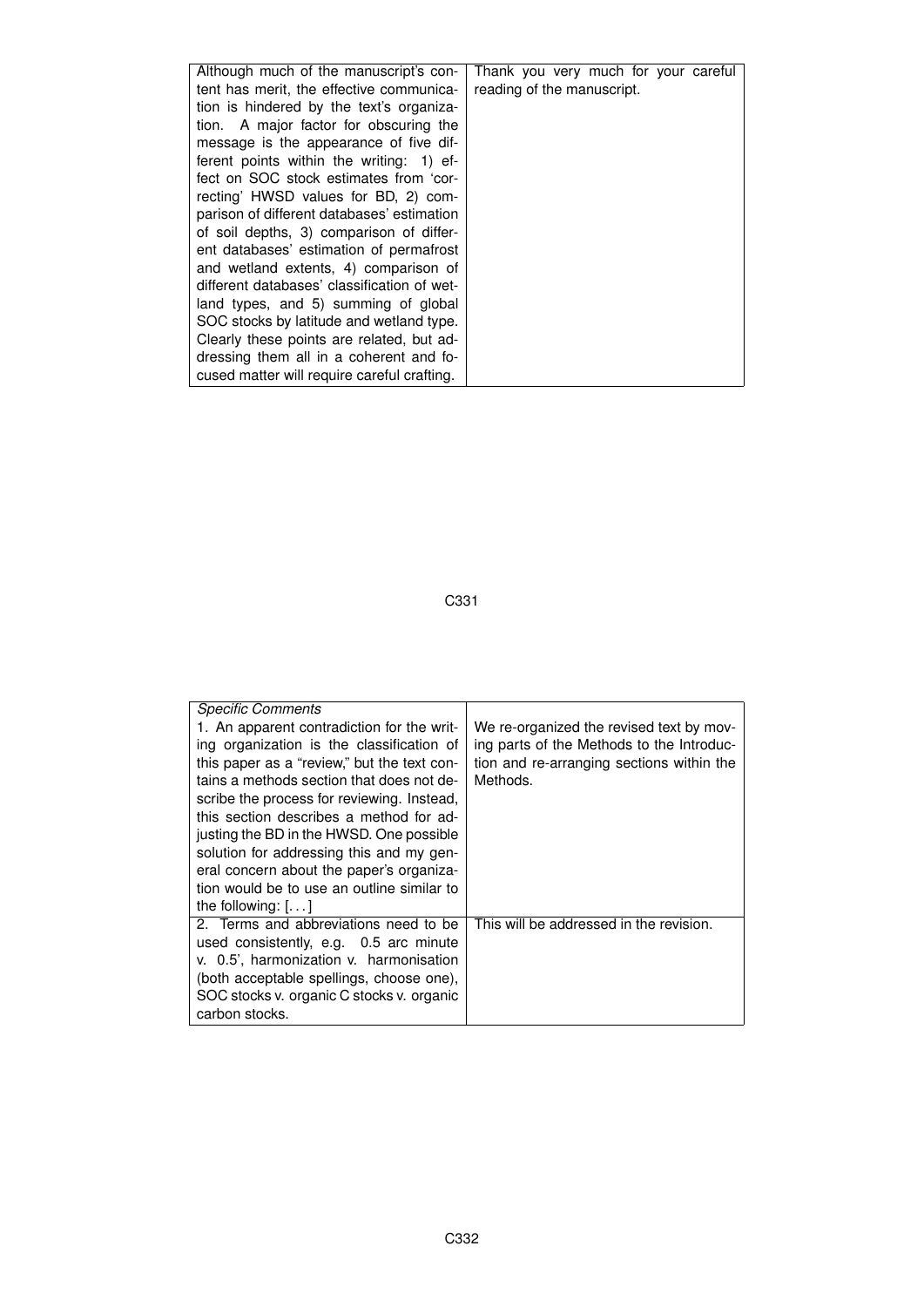| 5. P 332, L 19-22 – These sentences ap-<br>pear contradictory. If WISE and HWSD<br>give the same soil depth for 80% of the<br>area and WISE gives less soil depth for<br>the remaining 19%, how does it work out<br>that in total WISE gives greater depth?  | One of the analyses was based on the<br>WISE gridded data set which uses a max-<br>imum reference depth of 1 m. We will re-<br>move the discussion of differences in soil<br>depth between the databases in the re-<br>vised text as it goes beyond the scope of<br>the paper. |
|--------------------------------------------------------------------------------------------------------------------------------------------------------------------------------------------------------------------------------------------------------------|--------------------------------------------------------------------------------------------------------------------------------------------------------------------------------------------------------------------------------------------------------------------------------|
| 6. P 333, L 4-6 - Provide the original<br>HWSD 1.1 Pg C calculation as a base-<br>line.                                                                                                                                                                      | We have added a new Table 2 in the re-<br>vised text.                                                                                                                                                                                                                          |
| 7. P 333, L 16 – Should "mean" be in-<br>serted before "BD"?                                                                                                                                                                                                 | It's the "best estimate" provided by Page<br>et al., this will be clarified in the revised<br>text.                                                                                                                                                                            |
| 8. P 333, L 24-27 - The difference be-<br>tween 2476 Pg and 1062 Pg (1414 Pg or<br>more than 50%) does not sound "small,"<br>but the intended comparison is probably<br>with the 1061 Pg of the modified HWSD<br>1.1 calculation. Please clarify.            | Correct. This will be clarified in the revi-<br>sion.                                                                                                                                                                                                                          |
| 9. The comparisons of numbers are of-<br>ten difficult to follow. Better organization<br>could help this, but the text at times needs<br>to be more clear about to which number<br>a new calculation is being compared. Ta-<br>bles may be helpful for this. | This will be addressed by the reorganiza-<br>tion of the text.                                                                                                                                                                                                                 |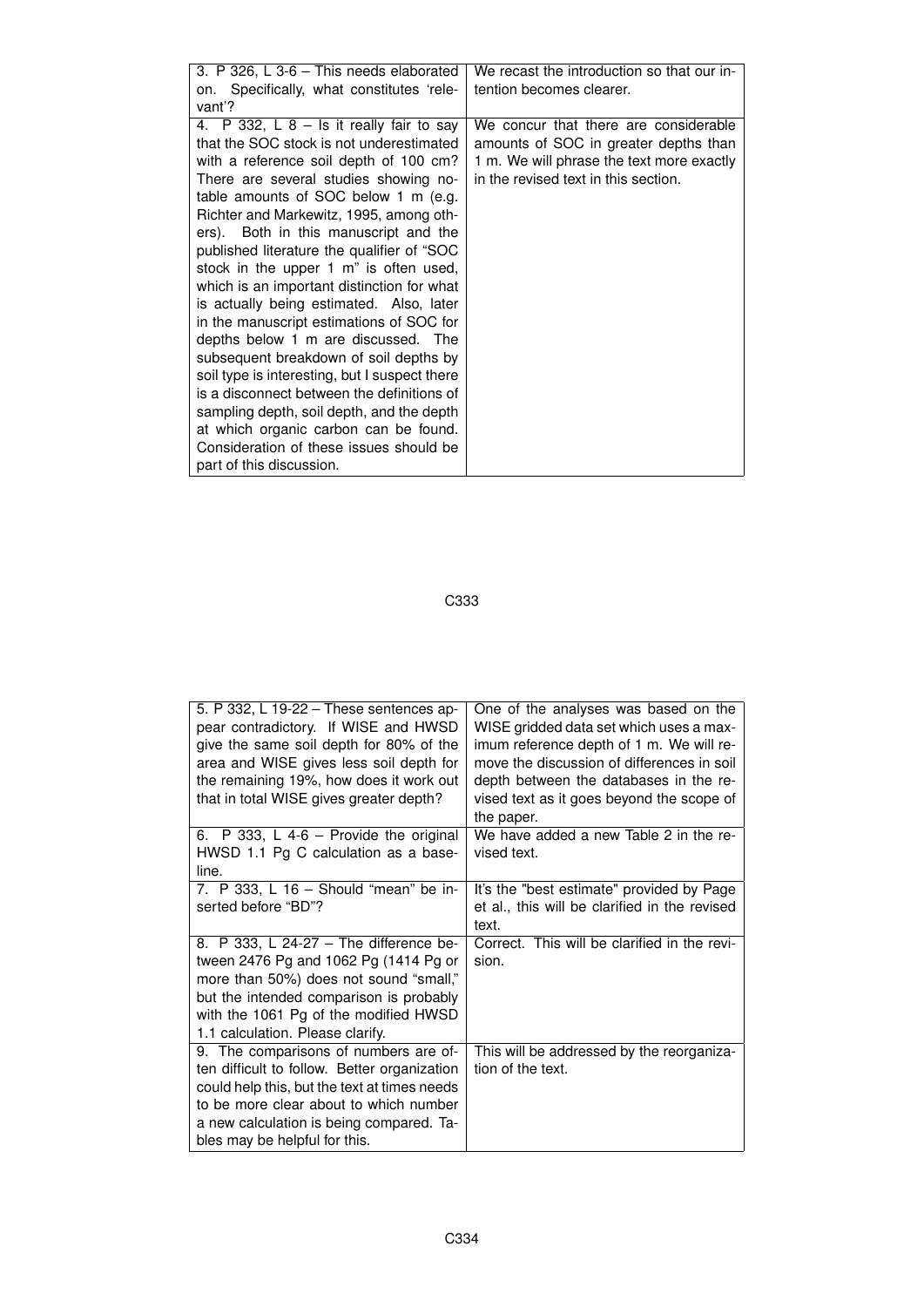| 10. P 336, L 18-20 describes the impor-<br>tance of the spatial mapping's quality for<br>frozen high-latitude soils, but only the at-<br>tribute accuracy is identified as important<br>for the global carbon mass. The area of<br>an applied attribute is a major multiplier<br>in any calculation of total mass. Some<br>balance is needed to communicate that<br>both spatial and attribute accuracy is im-<br>portant, but different aspects are more of<br>a problem for the current mapping of SOC<br>in certain land use types.          | We agree. We will revise the text in this<br>section and the introduction to emphasize<br>this point.                        |
|-------------------------------------------------------------------------------------------------------------------------------------------------------------------------------------------------------------------------------------------------------------------------------------------------------------------------------------------------------------------------------------------------------------------------------------------------------------------------------------------------------------------------------------------------|------------------------------------------------------------------------------------------------------------------------------|
| 11. P 337, L 1-2 – It appears that the<br>CAMP map is not identifying a separate<br>region, but a unique delineation encom-<br>passing many of the same areas as the<br>others. If that is the case, then "a third<br>permafrost region" should be changed to<br>"a third permafrost extent."<br>12. P 339, L 19 - Is this calculation re-<br>ally based on an "intersection" of the two<br>databases or the 'union' of the two? An<br>intersection would be a conservative es-<br>timate, but a union seems likely to be<br>closer to reality. | Correct.<br>Here (and in line 23) it is an intersection,<br>i.e. the area of the HWSD that is also<br>classified as wetland. |

| 13. P 341, L $5 -$ It would be interesting<br>to have the Pg SOC estimation based on<br>the 3.3 Mm <sup>2</sup> area for comparison with the<br>Pg SOC based on the 10 Mm <sup>2</sup> area. | We added the information (113 Pg) to the<br>revised text                            |
|----------------------------------------------------------------------------------------------------------------------------------------------------------------------------------------------|-------------------------------------------------------------------------------------|
| 14. P 341, L 20-22 - Which source are<br>these numbers from?                                                                                                                                 | We calculated them from the overlay of<br>the union of GLWD/GLCC wetland types      |
|                                                                                                                                                                                              | over the modified HWSD-SOC map.                                                     |
| 15. P 342, L 13 - Is this total C or organic<br>C?                                                                                                                                           | The reference to SOC is clarified in the<br>revised text.                           |
| 16. P 344, L 11-14 - There are many                                                                                                                                                          | More references have been added to the                                              |
| possible references that explore this point                                                                                                                                                  | revised text                                                                        |
| specifically; a few of the more recent ones                                                                                                                                                  |                                                                                     |
| should be cited here.                                                                                                                                                                        |                                                                                     |
| 17. P 345, L 10-12 - This statement is<br>not really true for this manuscript, espe-                                                                                                         | We did not want to claim to cover all LULC<br>classes. We rephrased the sentence in |
| cially considering the focus was on wet-                                                                                                                                                     | the revised text.                                                                   |
| land and permafrost areas. The data was                                                                                                                                                      |                                                                                     |
| broken down by wetland type and by lat-                                                                                                                                                      |                                                                                     |
| itude ranges, but not by land-use/land-                                                                                                                                                      |                                                                                     |
| cover classes in general.                                                                                                                                                                    |                                                                                     |
| 18. P 345, L 20-27 - These last sen-                                                                                                                                                         | The position of the sentence "The strong                                            |
| tences seem to extend beyond the scope                                                                                                                                                       | effect of BD " is indeed interrupting the                                           |
| of this manuscript.                                                                                                                                                                          | train of thought and obscured our intent                                            |
|                                                                                                                                                                                              | to describe the need for better data in                                             |
|                                                                                                                                                                                              | C-cycle models. In the revised text we                                              |
|                                                                                                                                                                                              | moved the sentence to the start of the                                              |
|                                                                                                                                                                                              | paragraph.                                                                          |